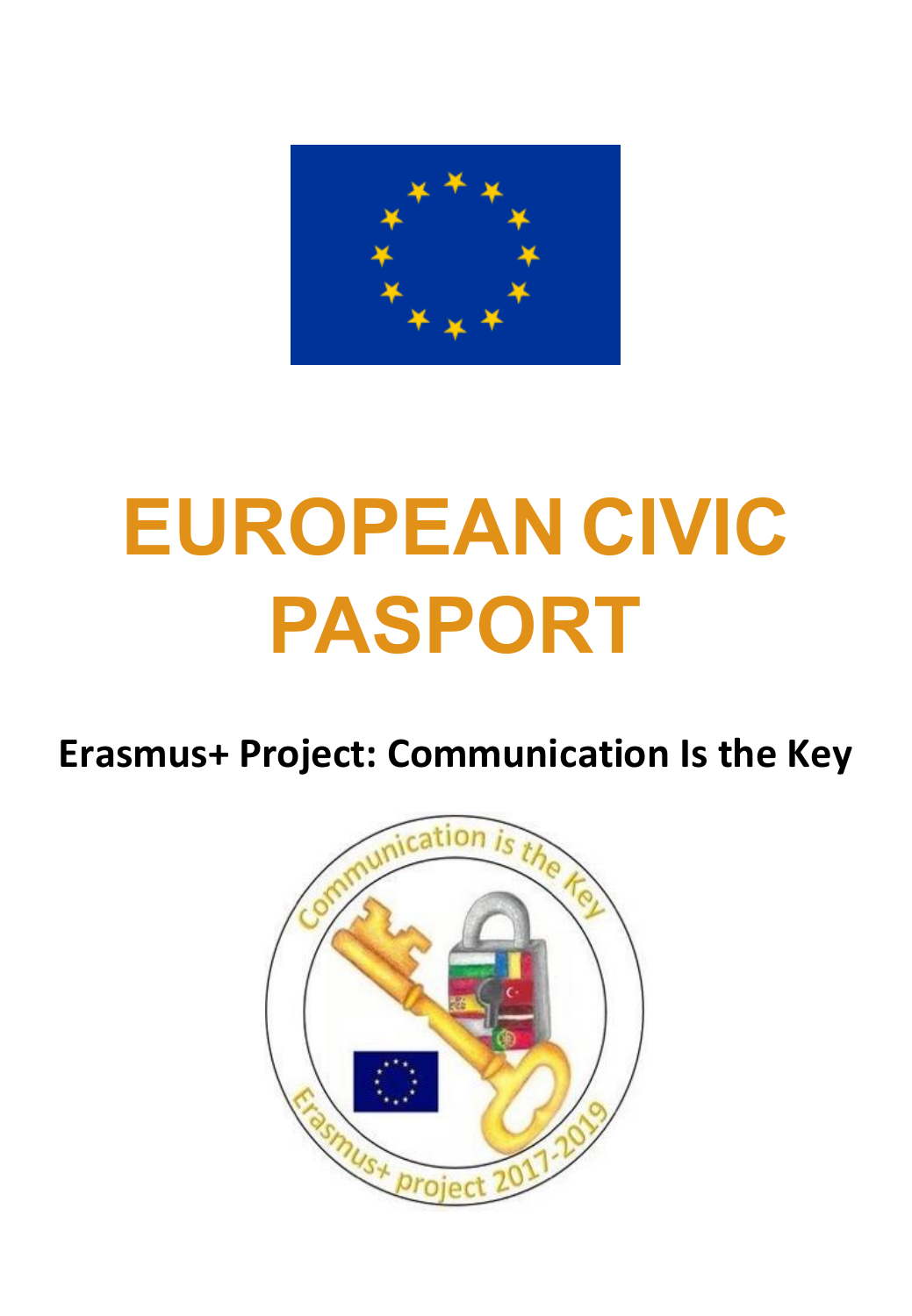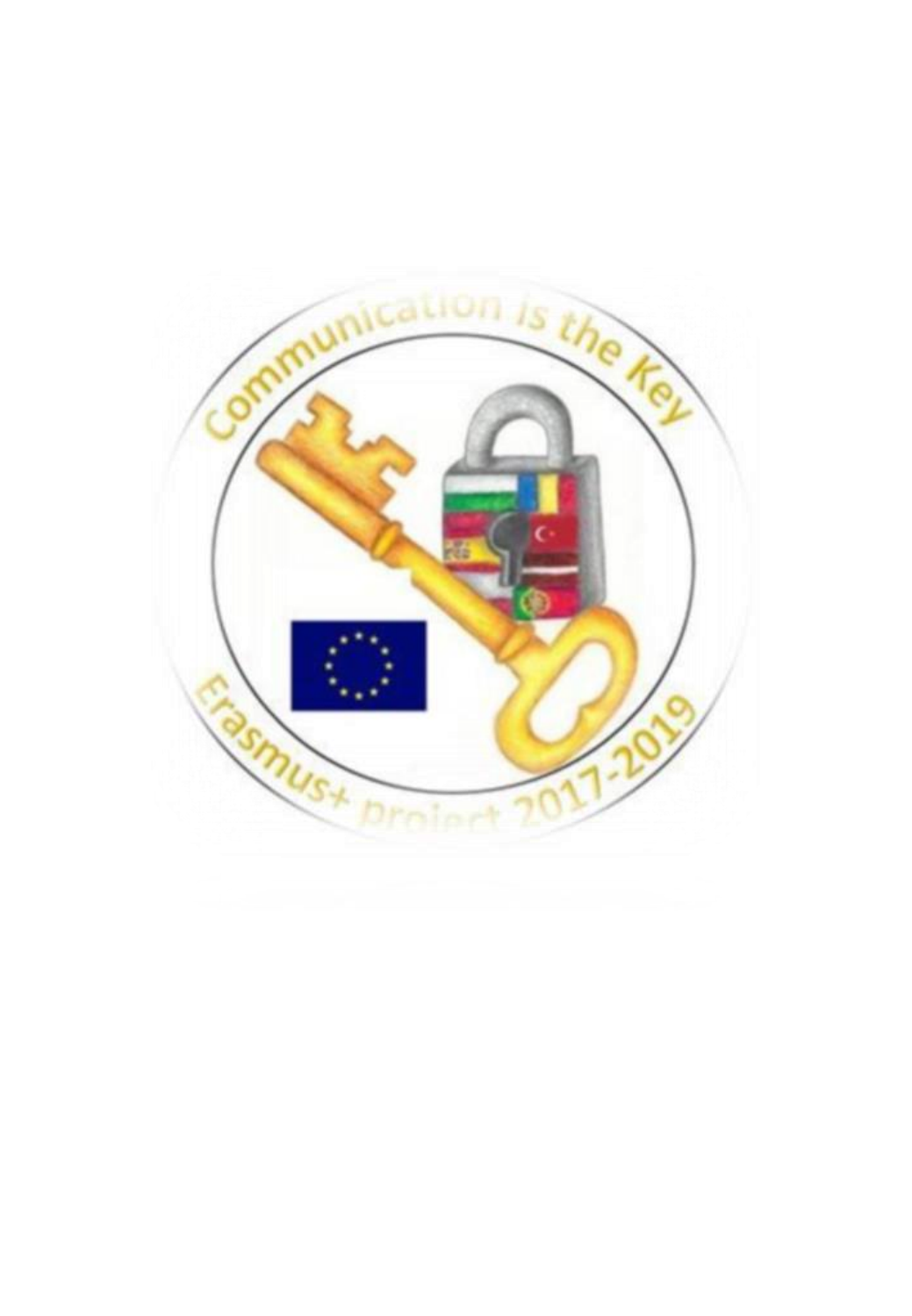#### **EUROPEAN CIVIC PASPORT**

Place Your photo here

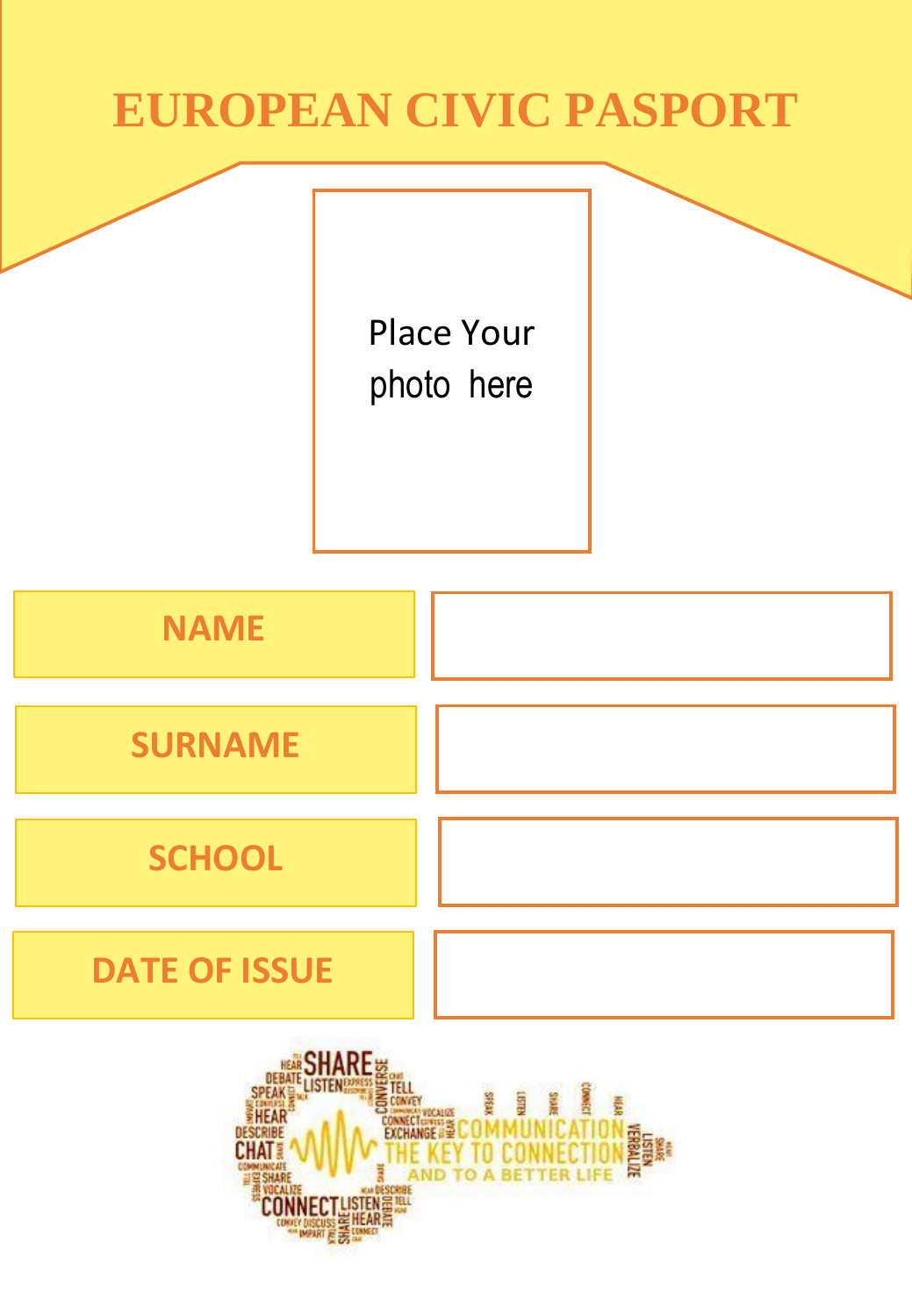### **United Nations Universal Declaration of Human Rights**

**1. We Are All Born Free & Equal.** We are all born free. We all have our own thoughts and ideas. We should all be treated in the same way.

**2. Don't Discriminate.** These rights belong to everybody, whatever our differences.

**3. The Right to Life.** We all have the right to life, and to live in freedom and safety.

**4. No Slavery.** Nobody has any right to make us a slave. We cannot make anyone our slave.

**5. No Torture**. Nobody has any right to hurt us or to torture us.

**6. You Have Rights No Matter Where You Go.** I am a person just like you!

**7. We're All Equal Before the Law.** The law is the same for everyone. It must treat us all fairly.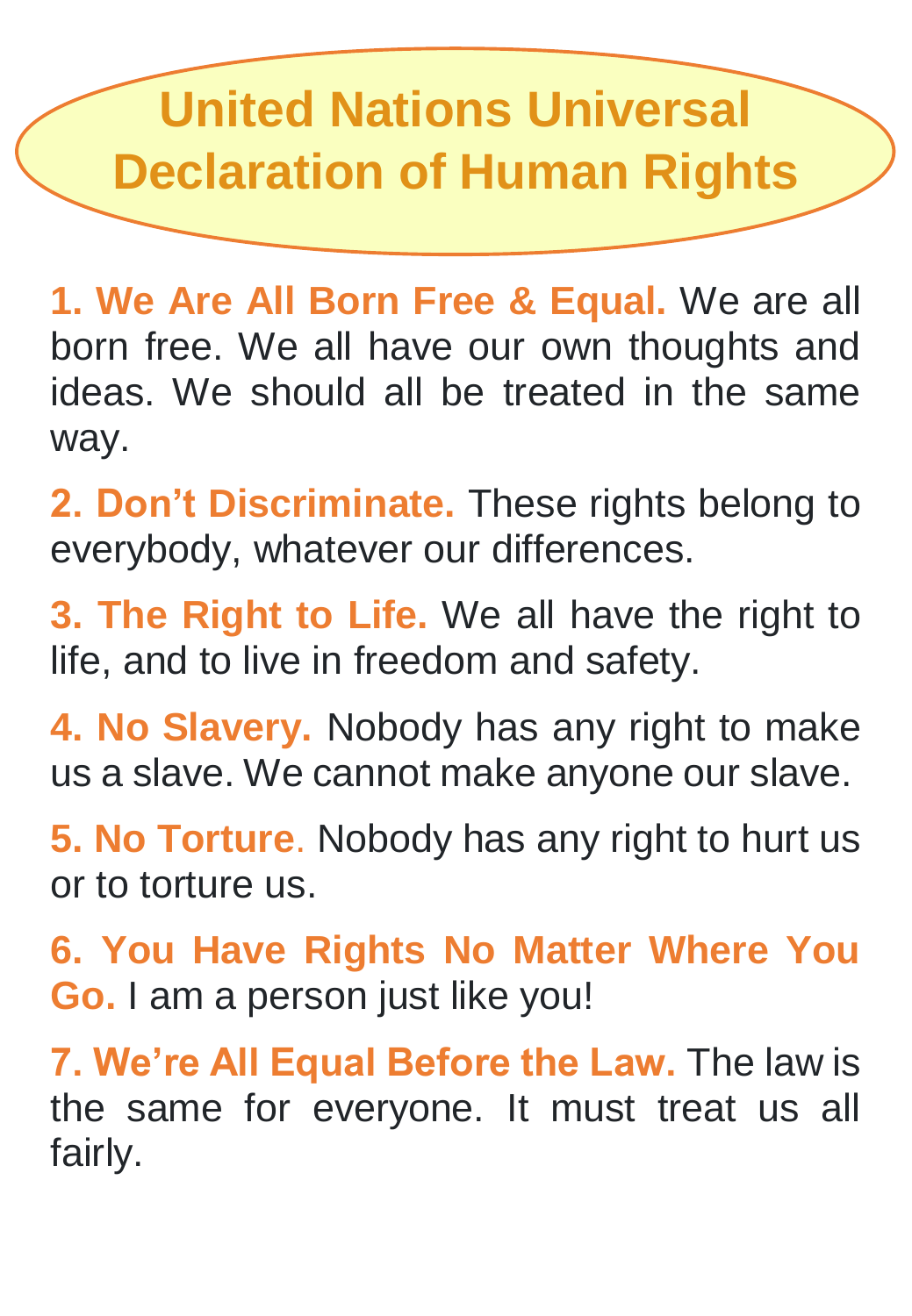**8. Your Human Rights Are Protected by Law.** We can all ask for the law to help us when we are not treated fairly.

**9. No Unfair Detainment.** Nobody has the right to put us in prison without good reason and keep us there, or to send us away from our country.

**10. The Right to Trial.** If we are put on trial this should be in public. The people who try us should not let anyone tell them what to do.

**11. We're Always Innocent Till Proven Guilty.** Nobody should be blamed for doing something until it is proven. When people say we did a bad thing we have the right to show it is not true.

**12. The Right to Privacy.** Nobody should try to harm our good name. Nobody has the right to come into our home, open our letters, or bother us or our family without a good reason.

**13. Freedom to Move.** We all have the right to go where we want in our own country and to travel as we wish.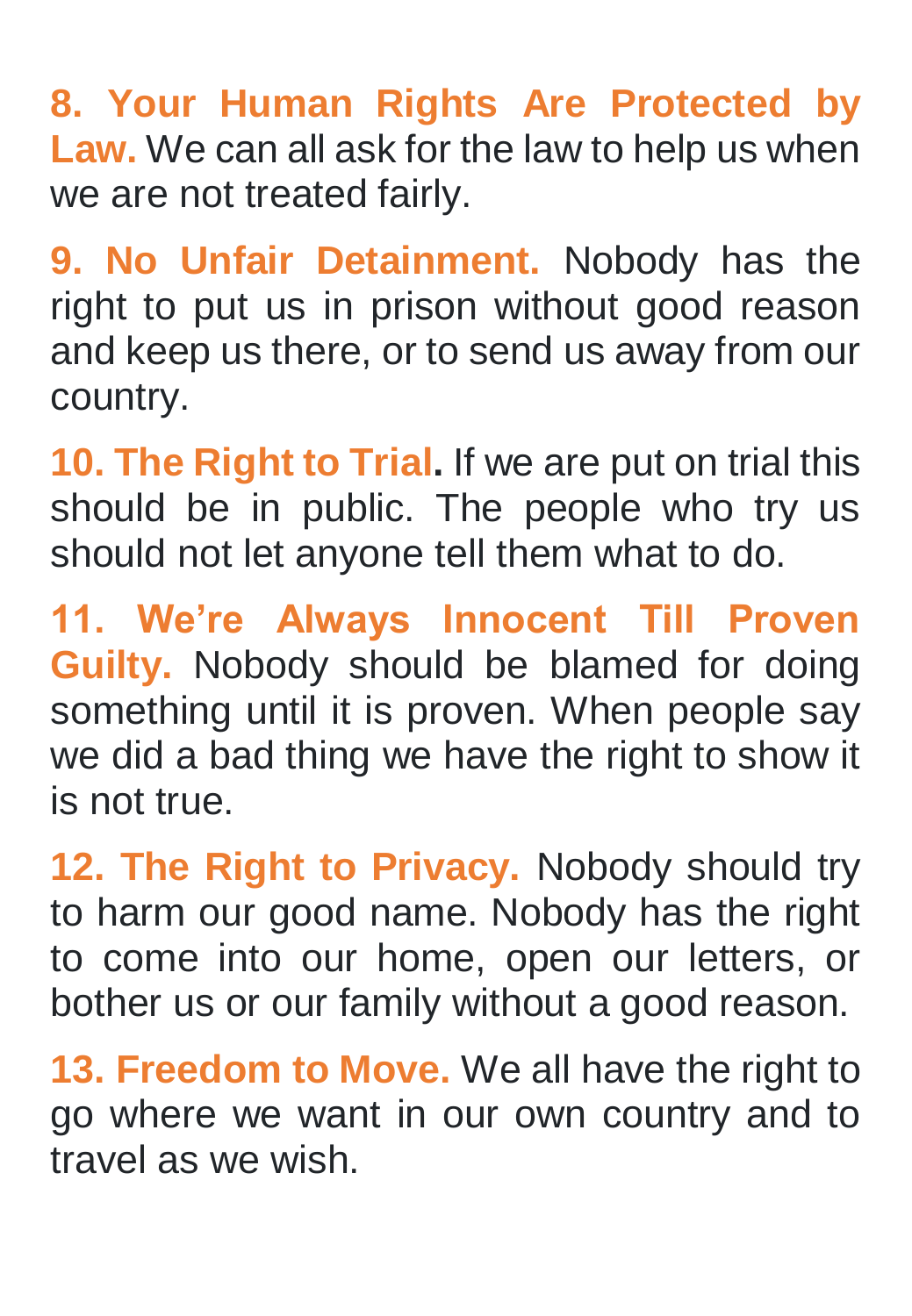**14. The Right to Seek a Safe Place to Live.** If we are frightened of being badly treated in our own country, we all have the right to run away to another country to be safe.

**15. Right to a Nationality.** We all have the right to belong to a country.

**16. Marriage and Family.** Every grown-up has the right to marry and have a family if they want to. Men and women have the same rights when they are married, and when they are separated.

**17. The Right to Your Own Things.** Everyone has the right to own things or share them. Nobody should take our things from us without a good reason.

**18. Freedom of Thought.** We all have the right to believe in what we want to believe, to have a religion, or to change it if we want.

**19. Freedom of Expression.** We all have the right to make up our own minds, to think what we like, to say what we think, and to share our ideas with other people.

**20. The Right to Public Assembly.** We all have the right to meet our friends and to work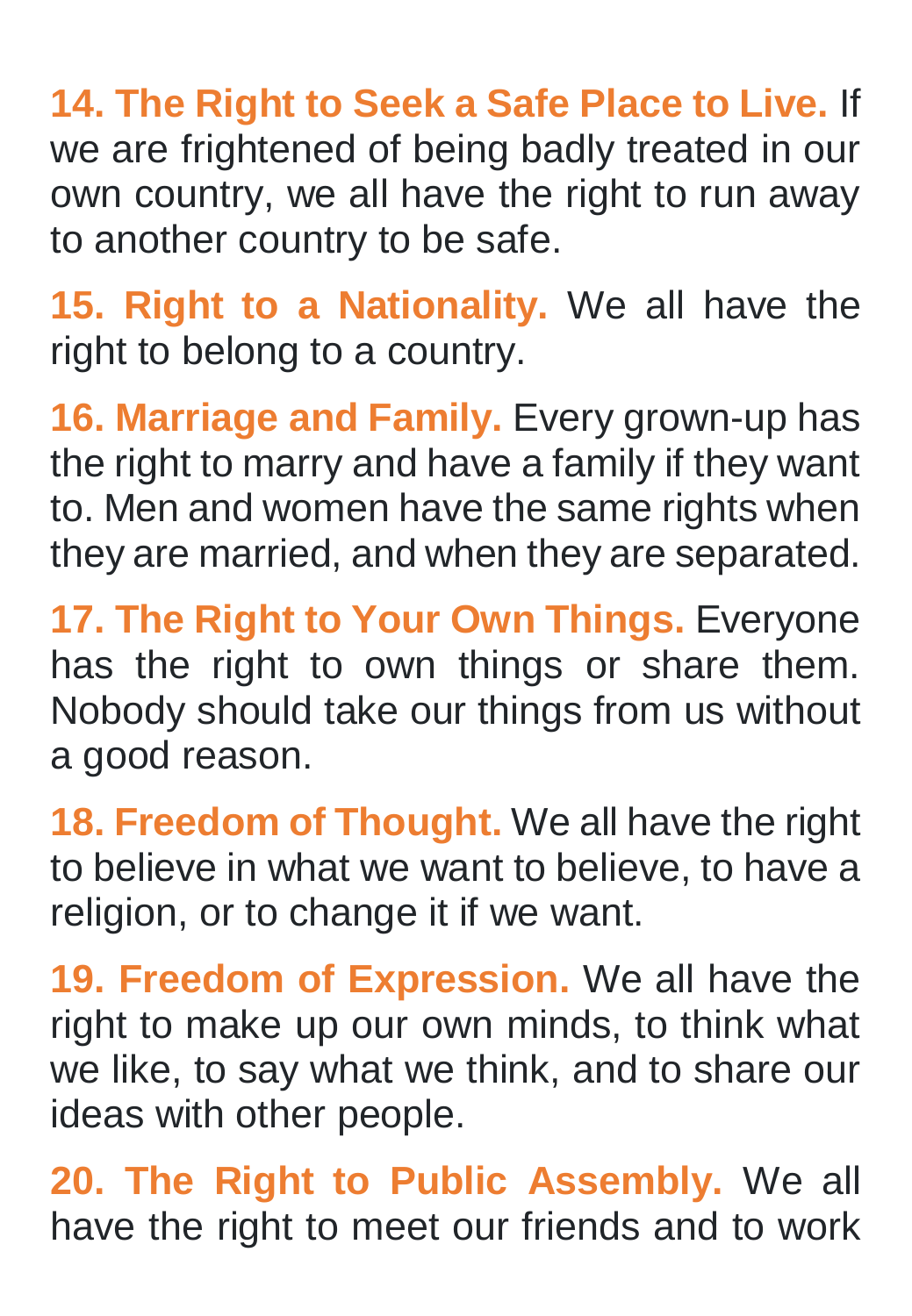together in peace to defend our rights. Nobody can make us join a group if we don't want to.

**21. The Right to Democracy.** We all have the right to take part in the government of our country. Every grown-up should be allowed to choose their own leaders.

**22. Social Security.** We all have the right to affordable housing, medicine, education, and childcare, enough money to live on and medical help if we are ill or old.

**23. Workers' Rights.** Every grown-up has the right to do a job, to a fair wage for their work, and to join a trade union.

**24. The Right to Play.** We all have the right to rest from work and to relax.

**25. Food and Shelter for All.** We all have the right to a good life. Mothers and children, people who are old, unemployed or disabled, and all people have the right to be cared for.

**26. The Right to Education.** Education is a right. Primary school should be free.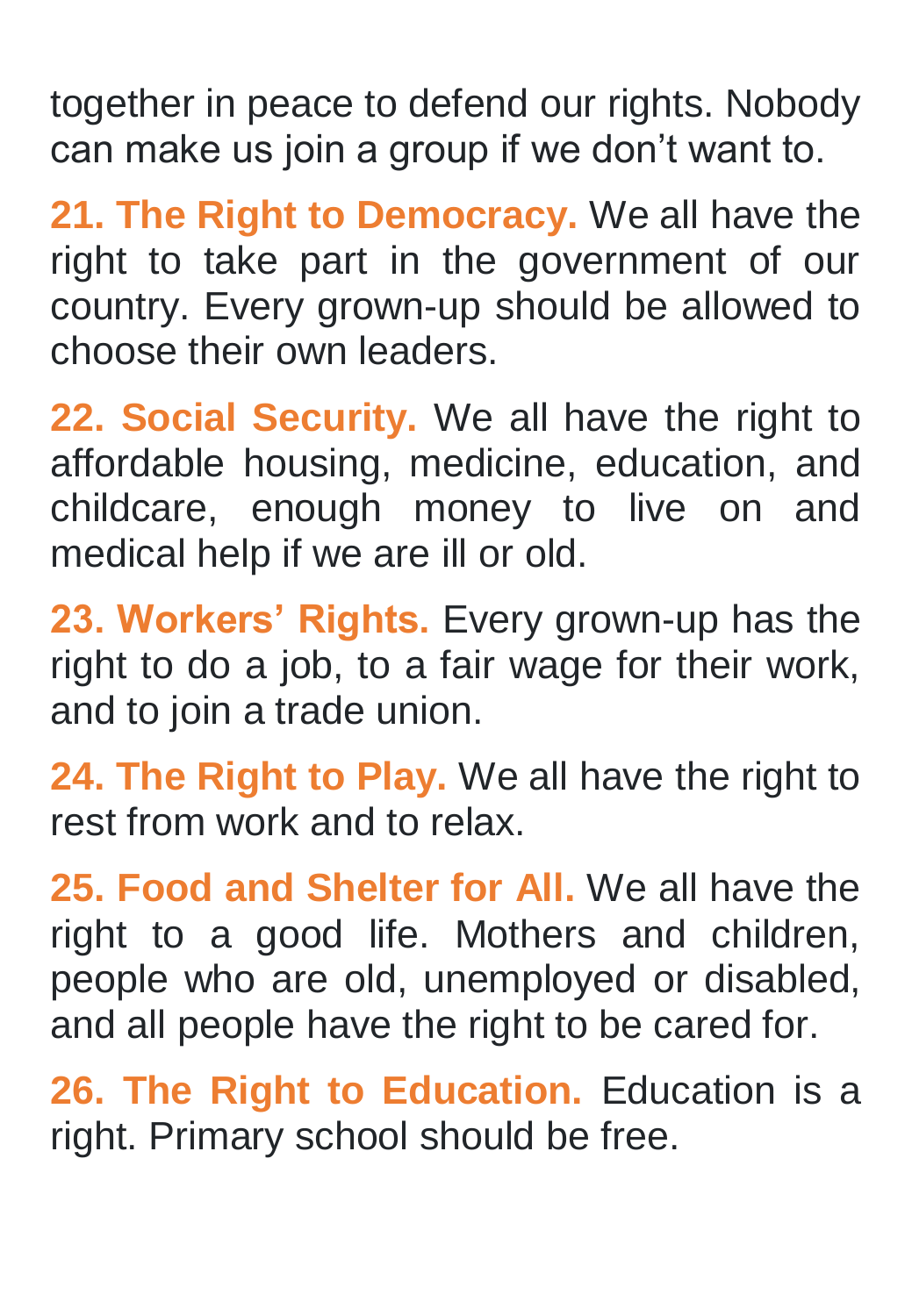**27. Copyright.** Copyright is a special law that protects one's own artistic creations and writings; others cannot make copies without permission. We all have the right to our own way of life and to enjoy the good things that art, science and learning bring.

**28. A Fair and Free World.** There must be proper order so we can all enjoy rights and freedoms in our own country and all over the world.

**29. Responsibility.** We have a duty to other people, and we should protect their rights and freedoms.

**30. No One Can Take Away Your Human Rights.**







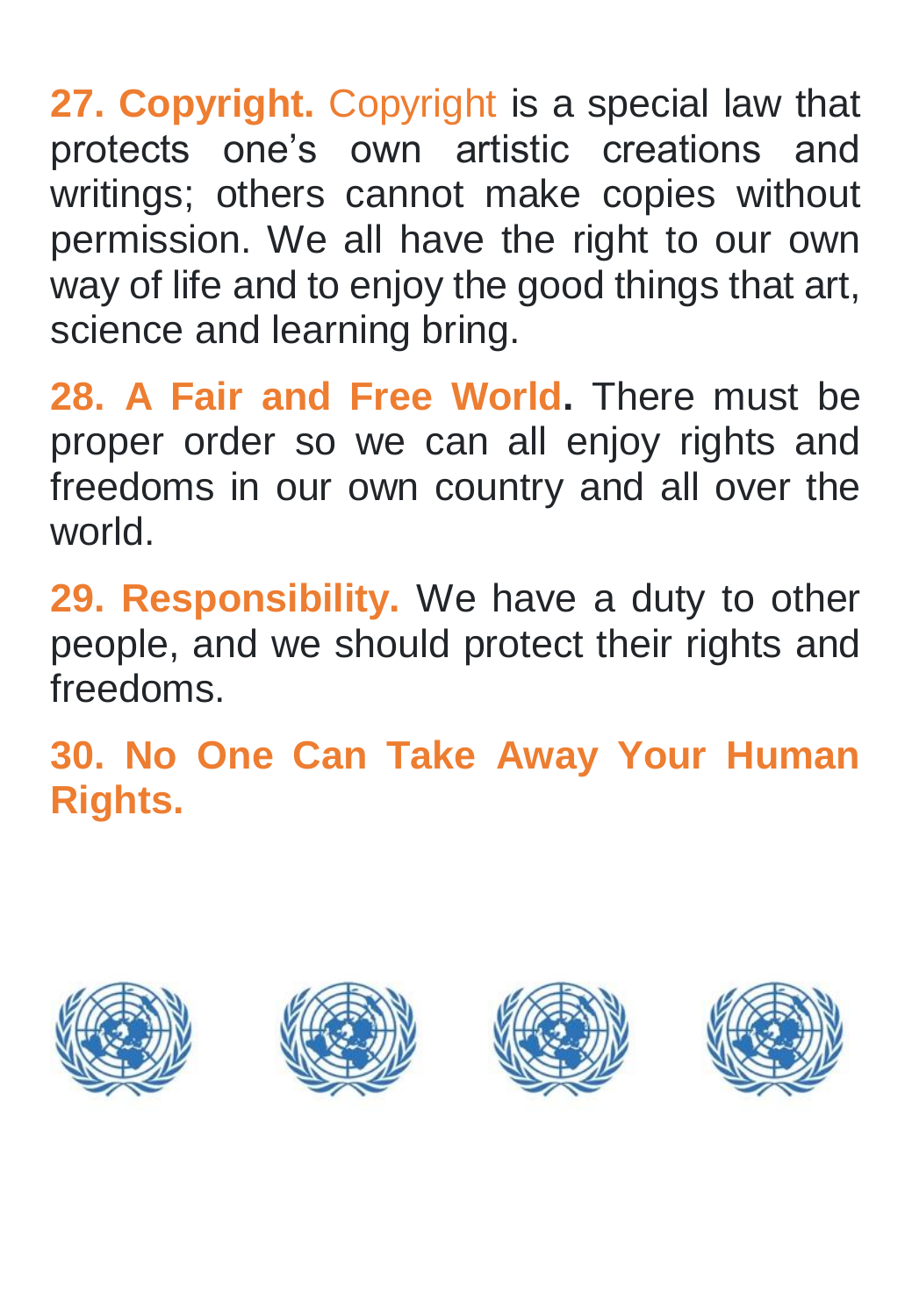Communicating helps people to express their ideas and feelings, and it, at the same time, helps us to understand emotion and thoughts of the others.

## **Types of Communication**

- verbal communication involving listening to a person to understand the meaning of a message,
- written communication in which a message is read,
- nonverbal communication involving observing a person and inferring meaning.

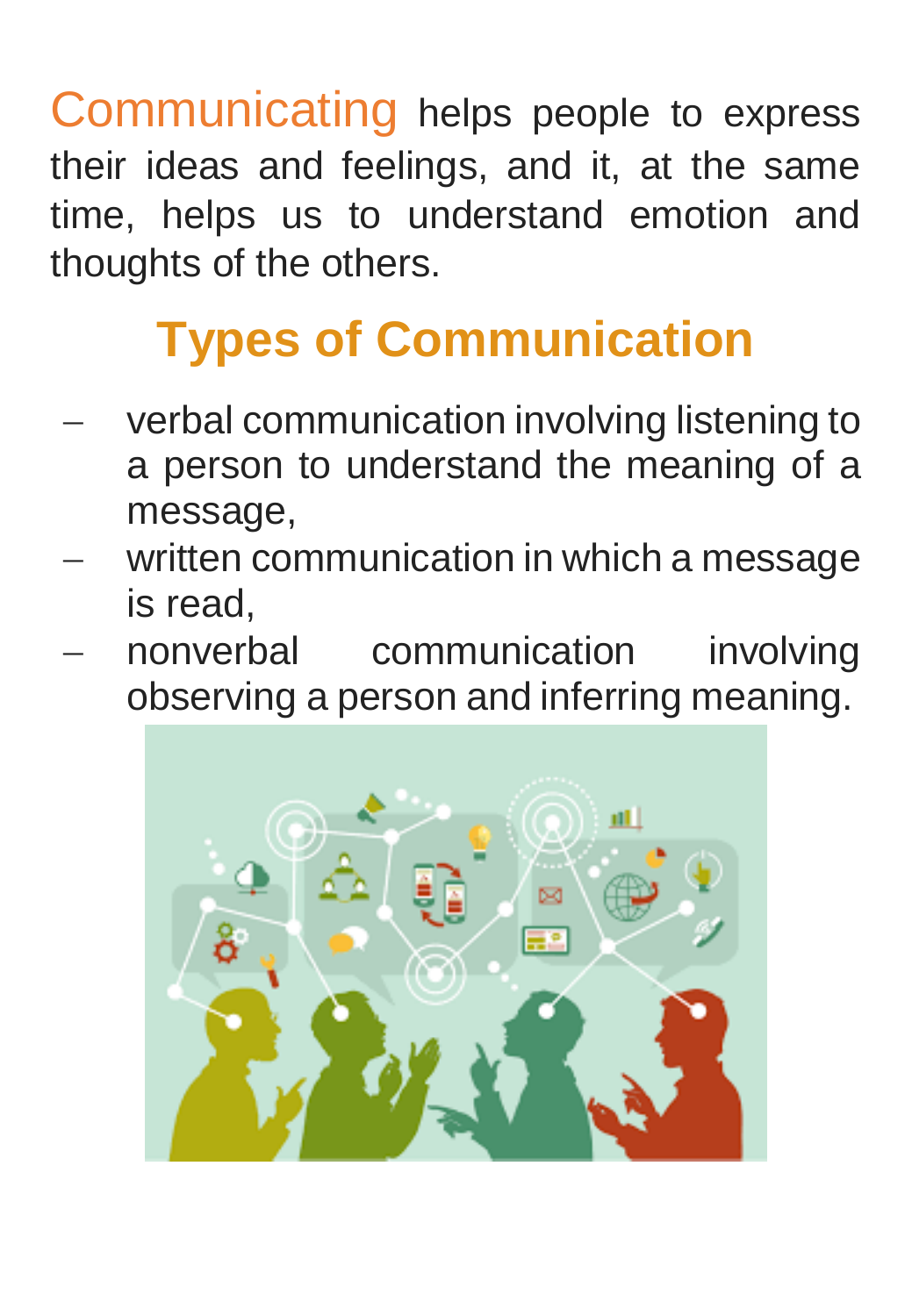# **Top 5 Social Skills**

#### **1. Empathy**

Empathy is a very important skill. To interact well with others, you need to be able to understand how they are feeling.

#### **2. Cooperation**

Cooperation is especially important when you work on a team. You need to be able to work with others to reach a common goal. However, even if you do not work on a team, cooperation is still important.

#### **3. Verbal Communication**

Verbal communication always is an extremely important social skill. You need to express yourself using clear language that others can understand. You need to be able to speak in person, on the phone, and via email with others.